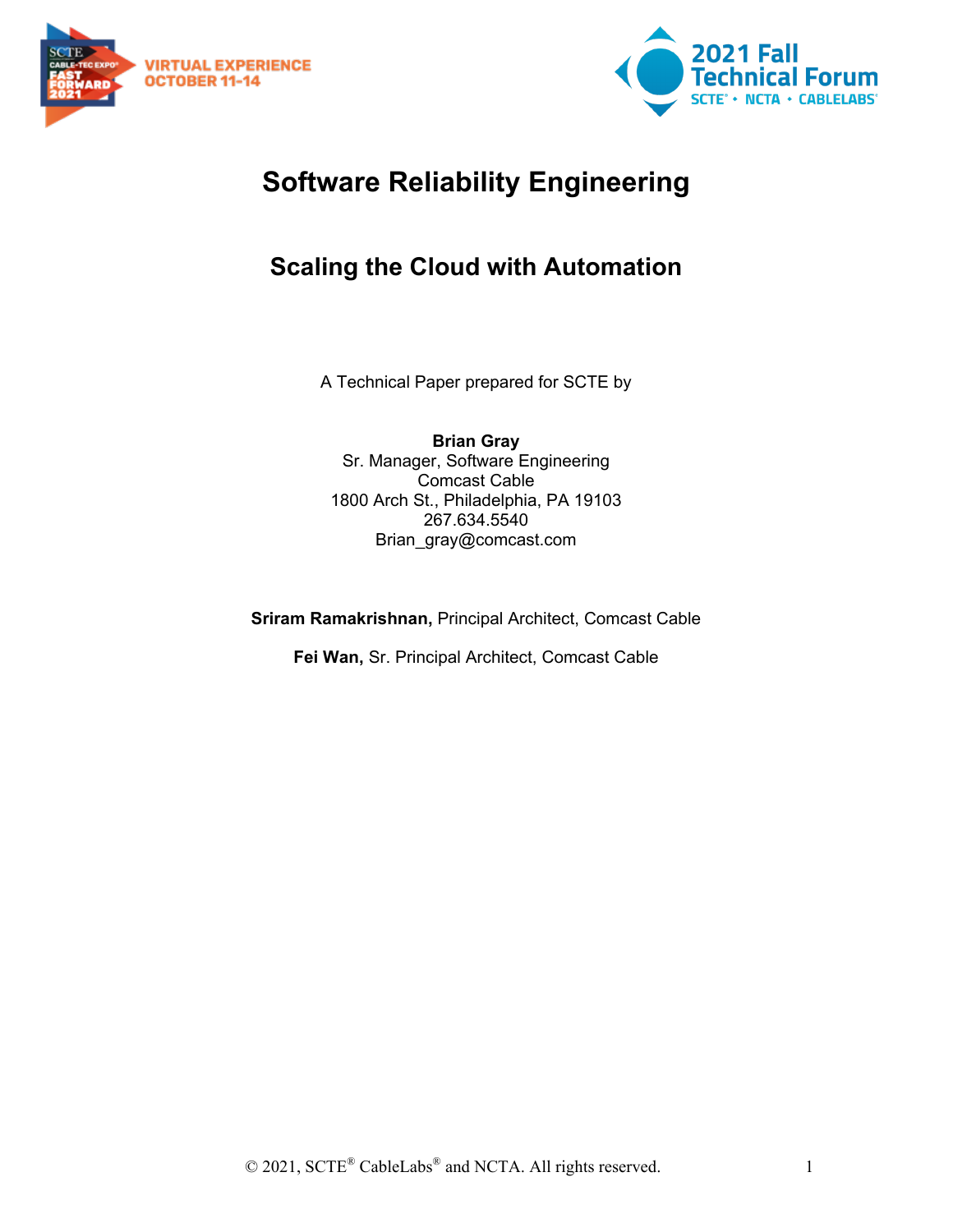

**Title** 



# **Table of Contents**

### Page Number

| 1.             |      |  |  |  |  |  |  |
|----------------|------|--|--|--|--|--|--|
| $\mathcal{P}$  |      |  |  |  |  |  |  |
|                | 2.1. |  |  |  |  |  |  |
| 3              |      |  |  |  |  |  |  |
|                | 3.1. |  |  |  |  |  |  |
|                | 3.2. |  |  |  |  |  |  |
|                | 3.3  |  |  |  |  |  |  |
| 4 <sup>1</sup> |      |  |  |  |  |  |  |
| 5.             |      |  |  |  |  |  |  |
| 6.             |      |  |  |  |  |  |  |
|                | 61   |  |  |  |  |  |  |
|                | 62   |  |  |  |  |  |  |
|                | 6.3. |  |  |  |  |  |  |
|                |      |  |  |  |  |  |  |
|                |      |  |  |  |  |  |  |
| 8              |      |  |  |  |  |  |  |
| 9.             |      |  |  |  |  |  |  |
|                |      |  |  |  |  |  |  |
|                |      |  |  |  |  |  |  |
|                |      |  |  |  |  |  |  |

# **List of Figures**

| <b>Title</b> | <b>Page Number</b> |
|--------------|--------------------|
|              |                    |
|              |                    |
|              |                    |
|              |                    |
|              |                    |
|              |                    |
|              |                    |

© 2021, SCTE® CableLabs® and NCTA. All rights reserved.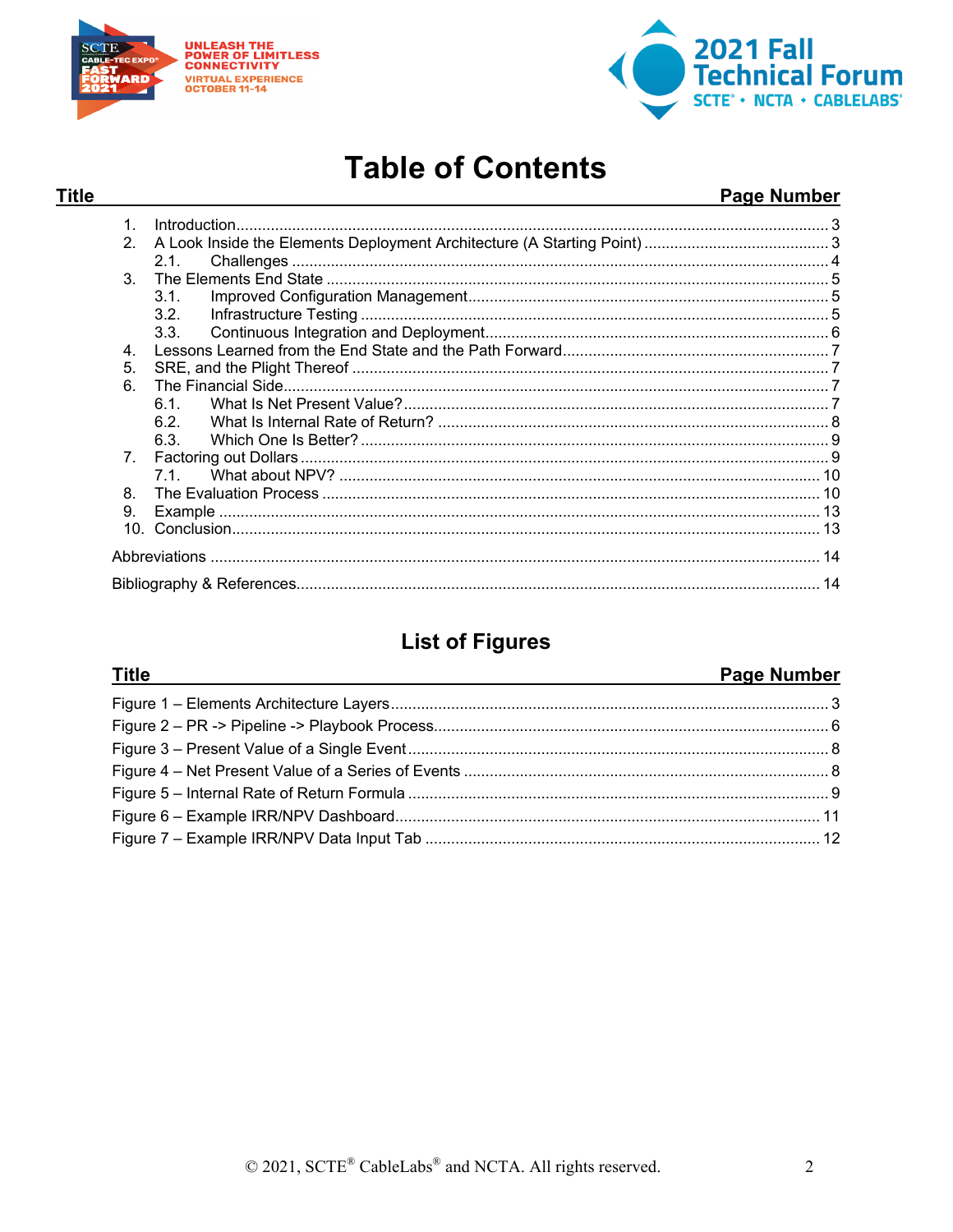



# <span id="page-2-0"></span>**1. Introduction**

Operations teams have long functioned under a primary mandate of assuring customers the most solid and uninterrupted experience possible. The recent advent of software reliability engineering (SRE) introduced engineers to the formalized automation of toil, leaving more time for creative problem solving of service interruptions. However, twin issues remain: how to automate a virtualized cloud environment in practice, and how to measure and prioritize repeated tasks to be automated for the greatest impact. In this paper, we offer a case study of the evolution of a complex cloud infrastructure from a state of manual deployment, scaling, failover, and upgrading, to one of push-button control and automated self-management. Driving this evolution is a pair of mathematical tools developed in Comcast's Core Application Platforms (CAP) group that use the financial concepts of "net present value"/NPV and "internal rate of return"/IRR to organize and value automation opportunities simply and objectively.

## <span id="page-2-1"></span>**2. A Look Inside the Elements Deployment Architecture (A Starting Point)**

Elements is the internal name of an asynchronous, fast, flexible push notification service which supports both individual and fan-out notifications across such diverse network destinations as outbound web hooks and mobile push notifications. The service is built as a publisher/subscriber (pub-sub) service, in which the senders of the messages, also known as 'Publishers/Producers' are decoupled from the receivers of the messages, called the 'Subscribers/Consumers'.

### **High Level Architecture**



#### **Figure 1 – Elements Architecture Layers**

<span id="page-2-2"></span>Complicating the equation is the complex requirement to operate across many layers of Comcast's internal network – or the "plant" – to reach destinations such as an X1 set-top box with notifications. Because we need deep access to underlying plant details, we lose out on the option of hosting this particular system in a public cloud like AWS with convenient, high-level facilities to assist our operations. Such a thing would technically be possible in a split-architecture design, using public cloud for pub-sub management, configuration, and global logic, and DirectConnect-ing into a private space that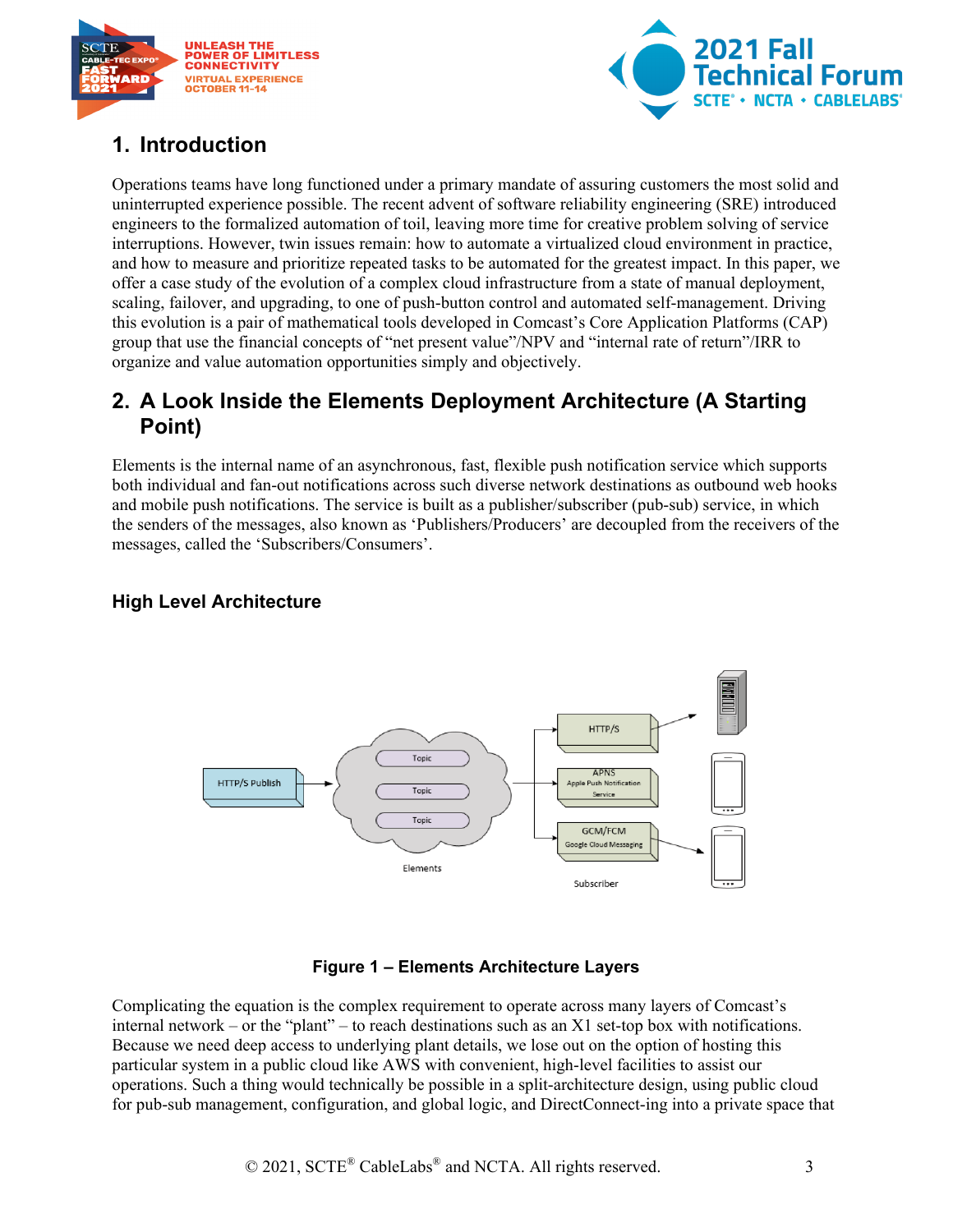



hosts intelligent routing gateways. That solution, however, introduces many more points of failure, some of which actually lose the ability to report back that a failure happened. To compensate, you would then need **more** complexity to implement a run-time approach on a distributed trace algorithm.

#### <span id="page-3-0"></span>**2.1. Challenges**

The infrastructure for the solution we maintain therefore runs entirely in our legacy private cloud environment and has many components, including Mesosphere DC/OS for container orchestration, Consul for service discovery, Couchbase for database persistence, and HAProxy for load balancing. Besides these, the system integrates with external Comcast systems for authentication, authorization, secrets management, and observability. As you can see given the complexity of this system, we see immense leverage from following the best practices for SRE. Unfortunately, when we started, we didn't have any such best practices. We were more operations-focused, which is reactive and time intensive, and not following many SRE guidelines.

To give an example, let's suppose we find out that HAProxy CPU usage is ridiculously high and that it's affecting the performance of our application. The extant tools we have available are Ansible – a simple IT automation facility – configured via "playbooks", and the HAProxy configuration schema. One option, then, is to check the config and verify if the value for nbproc is set  $> 1$ , where nbproc is an HAProxy configuration key that allows the proxy to spin up multiple processes. To change this config, since it's an emergency, we would create a one-time playbook with this HAProxy config and push the changes to our proxy servers. Once the change has been pushed, we would do a manual rolling restart of our proxy servers.

Obviously, there are multiple things wrong here. This change leads to inconsistent configuration, having no testing or automation. Also, this one-time run causes changes not to be source-controlled in GitHub, team-members might not be aware of this change, and there is no source-of-truth for the configuration. Beyond all these issues, time is critical: time we did spend on manual changes or figuring out who made the change. For all teams, but especially small teams like ours, time is the most valuable resource, and we really need to perform efficiently.

Another instance is a routine scaling of the database processing instances in our Couchbase infrastructure. If we wanted to increase the size of our cluster, we used Terraform (TF) to create the virtual machines (VMs) from the legacy cloud console and performed the configuration for adding this new Couchbase node to the cluster. Obviously, many things are wrong here, as well: No automation, lots of opportunities for failures, and no consistent way to scale the infrastructure.

In summary, these are the challenges we faced, which ultimately affected us as a team, and applications we maintain:

- Lack of automation
- Lack of Testing
- Inconsistent Configuration
- One-Off runs with Ansible
- No continuous integration & continuous deployment (CI/CD)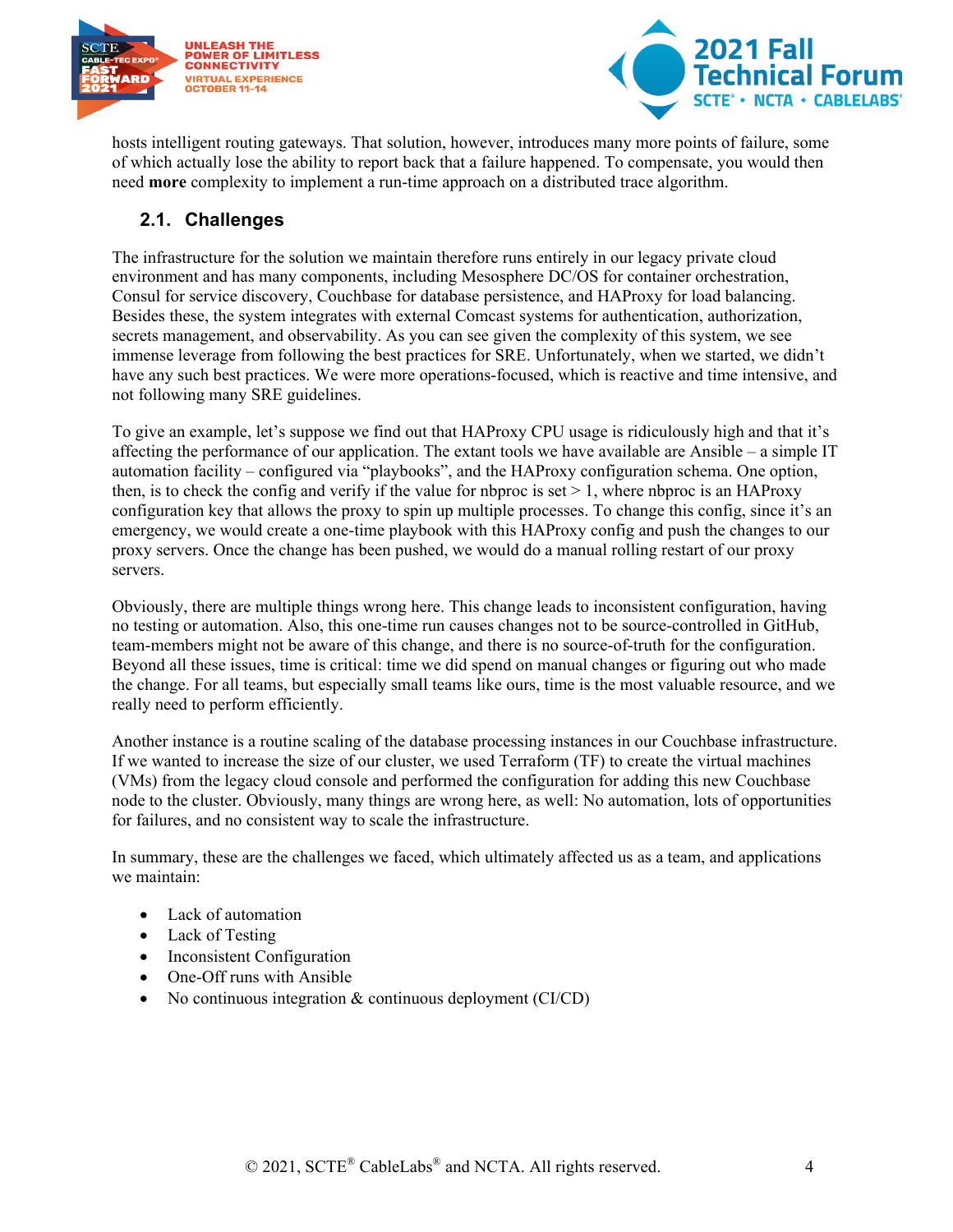



# <span id="page-4-0"></span>**3. The Elements End State**

#### <span id="page-4-1"></span>**3.1. Improved Configuration Management**

The Elements end state continues to leverage Ansible as the configuration management tool. It's a useful tool that allows the declarative specification of your Infrastructure as Code (IaC), and having Ansible enables us to make changes to the configuration in a more consistent fashion. But we still run into the issue of one-time runs. Teams were making changes to the infrastructure by making one-time runs through Ansible. There are couple of issues with this approach:

- Changes are not shared with the other team members, and others might not know what has changed in the infrastructure.
- There is no single source of truth.

We really wanted to avoid this scenario and the only way to achieve that was to ensure teams follow the guidelines in making Ansible changes:

- All Ansible playbook changes needs to be in source control.
- Changes to playbooks must be done through Pull Requests (PRs) and can be merged only once review is completed by peers.

The obvious downside is changes might take time to be deployed, and reviews might take longer. We tried to reduce review times by pairing once a week (preferably after scrum) and approving the PR's. Remember, this process takes time and discipline among team members. But, in the long term, this helped us to have a predictable and consistent infrastructure that's easier to maintain.

#### <span id="page-4-2"></span>**3.2. Infrastructure Testing**

Consider our scenario where we need to scale our Couchbase cluster. We don't have any consistent way to test our infrastructure, and we need one to test our Terraform, Packer and Ansible playbooks. Terratest is a Golang library that provides patterns and functions for testing the infrastructure built through Terraform. We baked Couchbase and all other standard tools into an image, which we created using Packer. Terratest can test the build of this image as well. Once the image has been built, Terraform will use those image IDs to build the Couchbase infrastructure. Ansible can be used to configure additional changes. Inspec is used to Test Ansible playbooks. Inspec is an open-source auditing and automated testing framework to describe and test for regulatory concerns, recommendations, or requirements. See Figure 1 – [Elements Architecture Layers](#page-2-2)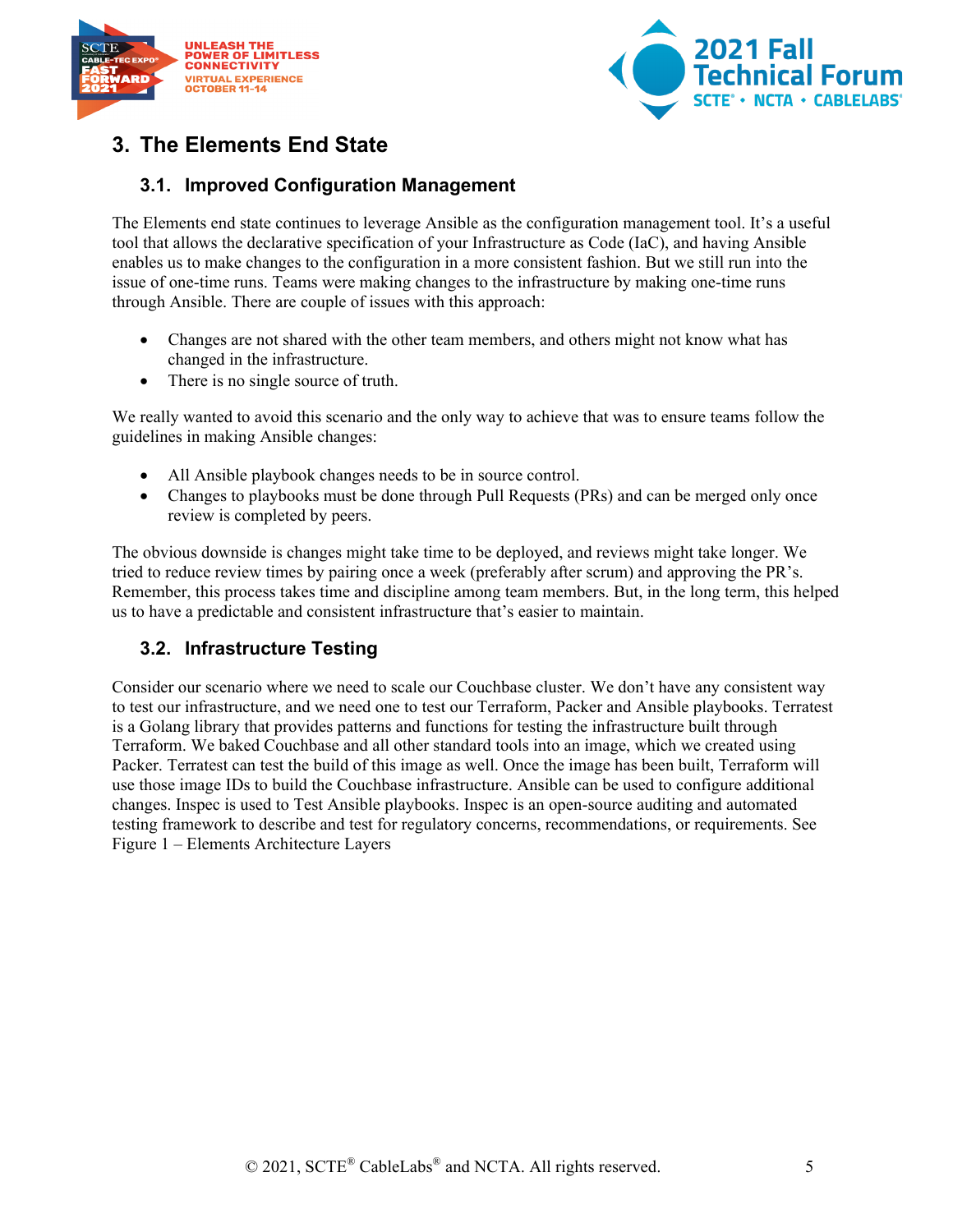

**Figure 2 – PR -> Pipeline -> Playbook Process**

<span id="page-5-1"></span>Developing Terraform tests using Terratest requires Golang skills. This is not an insurmountable barrier, but some learning is needed. Inspec is more human-readable and might be easier for teams to learn.

Software infrastructure testing takes process, organization, and discipline, but will pay-off in long-term.

Just having testing is not enough, however; we needed an automated way to trigger these tests. That's where we decided to follow CI/CD guidelines for our infrastructure playbooks.

#### <span id="page-5-0"></span>**3.3. Continuous Integration and Deployment**

This is where we really dig into the application of software development best practices to infrastructure code. These follow a couple of simple guidelines:

- All infrastructure code, including Terraform, Packer and Ansible playbooks, is in our sourcecontrol GitHub Enterprise repository.
- Any changes to the playbooks go through a PR process and, we have branch protection enabled to avoid direct merging into main. All PRs require at least 1 approving review.

It's good practice to have custom, application-specific templates for creating issues and PRs. For every PR that gets created, we have our CI pipeline that validates the syntactical correctness of the playbook, validates the format (using Terraform fmt for Terraform playbooks and Ansible lint for Ansible playbooks), and runs the test. We run automated tests in an environment that's totally separate from production for Terraform playbooks. We create all the resources (servers, load balancers, machine images) using namespaces with a unique name, to ensure that we don't accidentally overwrite any "production" resources in that environment and accidentally clash with other tests running in parallel. We ensure the tests always clean up after themselves, so we don't leave a series of zombie resources lying around untracked. Most times, we can anticipate the time taken for our tests and will stay within the default limits. But on occasion we might have to increase those timeouts.

Once PR builds are successful and review is complete, PRs can be merged into the main branch. In our case of scaling the Couchbase cluster, it's as simple as modifying the Terraform playbook to increase the number of instances. All changes get propagated or deployed to a lower environment automatically as they merge to main. But we don't do automatic deployment to production environments. We follow a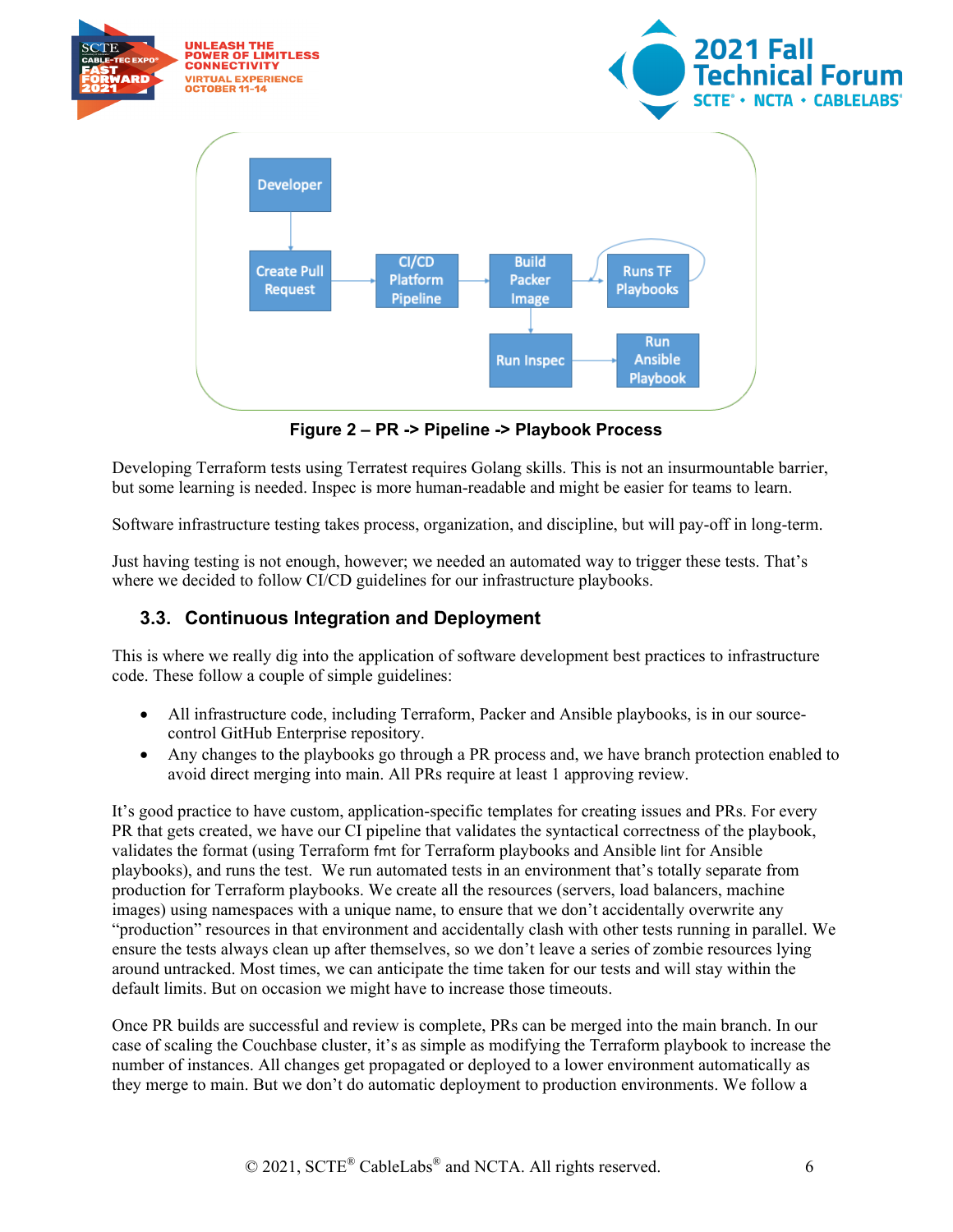



release-based, gated model to ensure we validate the infrastructure job was successful before we proceed to production.

## <span id="page-6-0"></span>**4. Lessons Learned from the End State and the Path Forward**

Configuration management, automated testing, and continuous integration are the key building blocks of a SRE approach to software reliability. The operations tasks required to ensure optimal uptime, performance, scalability, redundancy, and observability can overwhelm any team, but also can often be reduced to logical procedures: the very things where programming shines as a solution!

By leveraging a team's abilities as programmers, they can analyze a process (for example adding nodes to a database cluster), reduce that process to a task in the form of code, and have a pipeline trigger that task either in response to identified and alerted criteria, or else on demand, when a human merges a PR that changes the configuration. Thus do we address the primary culprit costing the team time and resources: toil.

# <span id="page-6-1"></span>**5. SRE, and the Plight Thereof**

As an SRE team, we spend a great deal of our capacity on automation of toil (in a rather circular definition, toil can be thought of as work that can be automated). You could say it's this very thing that most distinguishes an SRE team from a DevOps team. We see an opportunity, where we're doing work by hand, over and over, and look for ways to write code to do that work for us. Then we iterate to find the next most insistent itch to scratch.

This kind of ad-hoc, subjective process works well enough and can be great for morale. I mean, who wouldn't want to throw themself into automating away their personal bugaboo? So, let's assume we allow engineers to retain that flexibility. What else can we do to optimize our selection and evaluation of automation opportunities? Turns out we can get some help with tools invented for use in evaluating financial investments. Not only do these tools assist us in decision-making, but they can also act as indicators to report the real leading and lagging value of the SRE team to its parent organization.

## <span id="page-6-2"></span>**6. The Financial Side**

You know that thing you're an expert in? And then they make a movie about that thing, and you complain about all the ways they get it wrong? That's what this section will read like to financial experts. The situation here is simply that an engineering team with a need to formalize and quantify the priority of the automation work described above found a useful tool for doing exactly that, so – disclaimer provided – let's just dive in without checking the depth…

#### <span id="page-6-3"></span>**6.1. What Is Net Present Value?**

Put simply, Net Present Value (NPV) is the amount a potential investment is worth today, including all outgoing costs, all incoming returns, and discounting each number to account for the time value of money.

What is the time value of money then? It's a formalization of the concept that money now is worth more than the same amount of money later. Sure, \$100 is literally worth more now than \$100 will be in ten years, because of inflation. But in addition to that, \$100 in 2021 dollars is worth more now than \$100 in 2021 dollars will be in 2031, in part because the ten years in the middle give you more options for what to do with the money.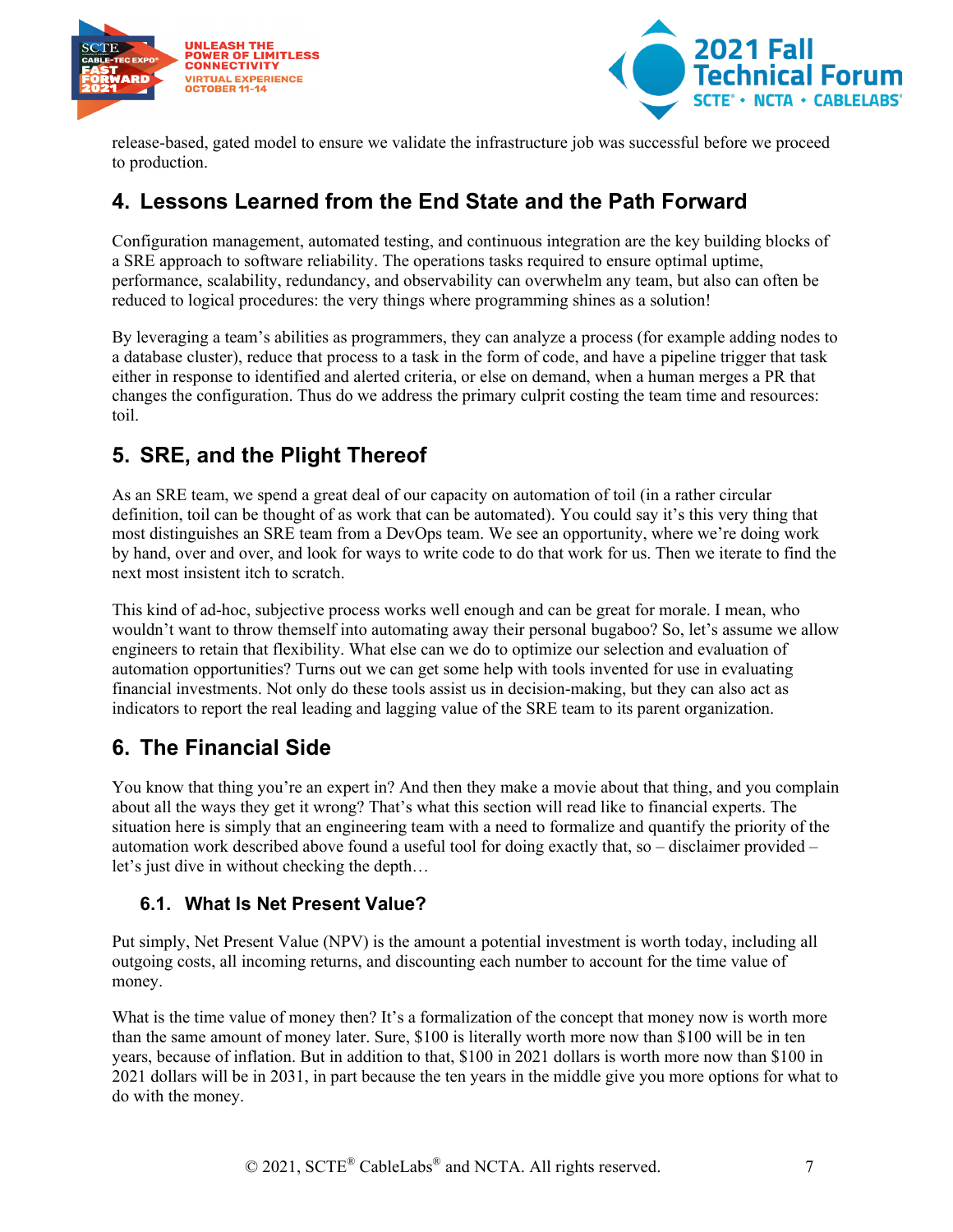



To calculate the NPV of a proposal, you first need to decide what rate to assign to this time value. This is called the discount rate. When a person wins the lottery and is given the option of taking \$X now or \$Y/year for 30 years, the "now" value is calculated by applying the discount rate – for Powerball, 4% – to each payment's amounts and summing them to yield an NPV.

How is the discount rate figured? The simplest way is to determine the best low-risk investment available as an alternative to whatever else you may be thinking of doing with the money. For regular people, maybe this is a high-yield money market or bond fund. For a business that tracks metrics, it could be the return on marginal advertising dollars or scaling up workforce to accommodate more service delivery. Something you have control over and could throw money at. For the purposes of this discussion, we're conflating discount rate and "cost of capital" here. For a full treatment of the difference between them, review [Cost of Capital vs. Discount Rate: What's the Difference?,](#page-13-1) but very briefly and inexactly, we can imagine that cost of capital is the real-world stuff above (advertising ROI, etc.), and discount rate is what it's called when it assumes the form of a number used in a mathematical formula.

Anyway, each time money changes hands, the present value of that transaction is calculated as:

$$
\frac{R_t}{(1+i)^t}
$$

#### **Figure 3 – Present Value of a Single Event**

<span id="page-7-1"></span>…in which  $R_t$  is the cash flow (positive or negative) at the time of the event, it is the assigned discount rate, and  $t$  is the amount of time in the future the event takes place. To get the NPV of an entire series of events including the initial expenditure, we simply sum up all discrete events:

$$
\mathrm{NPV}(i,N) = \sum_{t=0}^N \frac{R_t}{(1+i)^t}
$$

#### **Figure 4 – Net Present Value of a Series of Events**

<span id="page-7-2"></span>This result is a scalar value, in dollars, representing the magnitude of value that the project will net in excess of the discount rate over its lifetime. In other words, how much better or worse this investment is than going the risk-free route.

In the case of the lottery? Look into long-term equity or debt investments and see if you can find anything that beats 4%. It is for this reason that winners are advised to take the lump sum and invest initially in an index fund while figuring out better options. Historically, the average of the market as a whole has generated  $\sim$ 10% returns over the long term, minus inflation. The lump sum is far greater than the true NPV of the long-term payments because the discount rate applied to the winnings is so low.

#### <span id="page-7-0"></span>**6.2. What Is Internal Rate of Return?**

Internal rate of return (IRR) is a fascinating inversion of NPV, which manages to factor out the discount rate. Thus, you're not concerning yourself with inflation, the risk-free investment alternatives, or cost of capital, only the factors internal to the investment. It does this by taking the NPV formula, setting the answer to 0, and solving for the discount rate: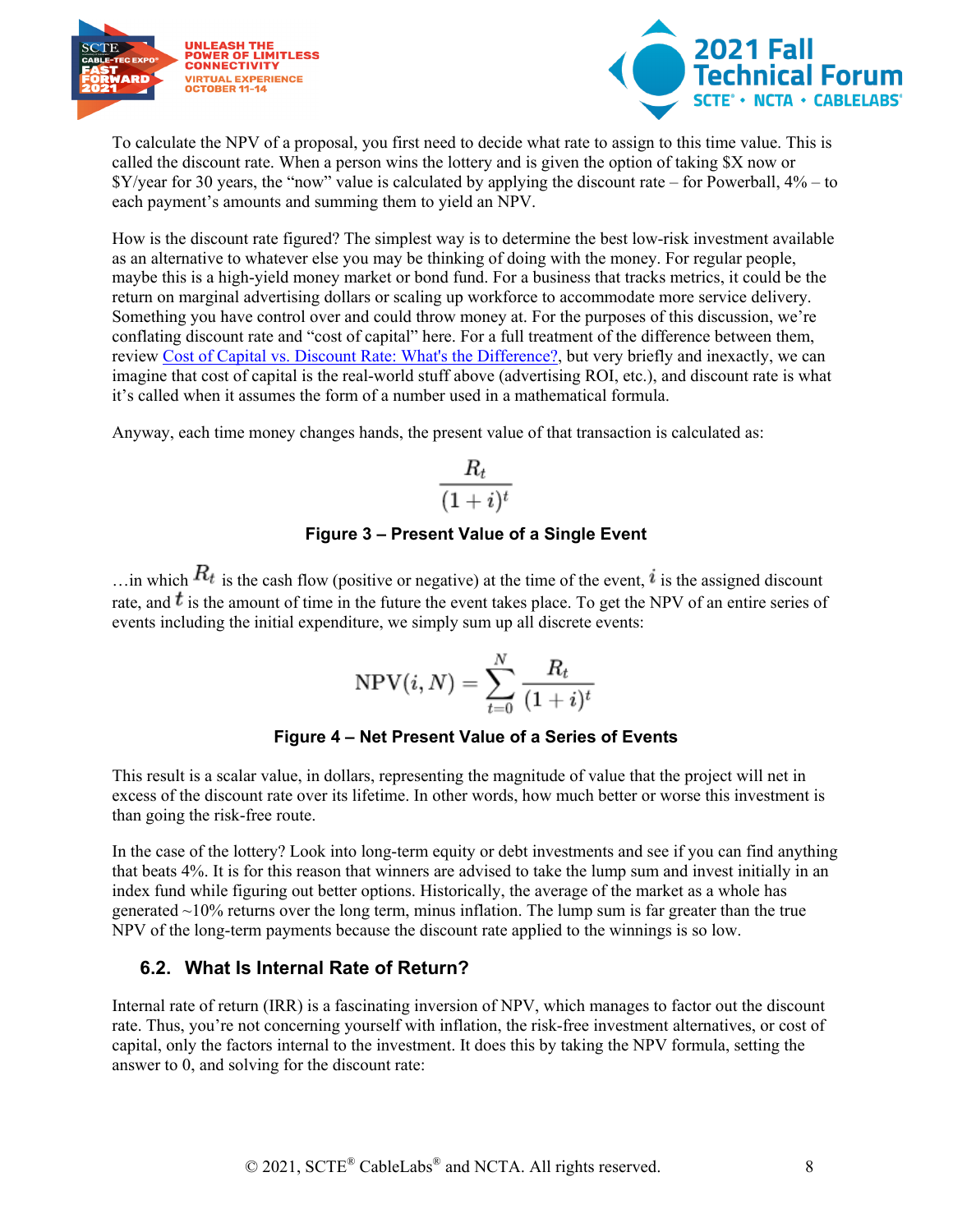



$$
\mathrm{NPV}=\sum_{n=0}^N\frac{C_n}{(1+r)^n}=0
$$

#### **Figure 5 – Internal Rate of Return Formula**

<span id="page-8-2"></span>The mechanics of how to solve this are not at all easy or straightforward, so we'll gloss over them in favor of just using built-in Excel formulae. For a treatment of numerical methods to solve for IRR, start [here.](#page-13-1)

The result is the discount rate at which this investment would yield no NPV. How is this useful? By itself, it is not. That is to say, in order to make use of the discount rate in an NPV calculation, it needs to have a real-world investment to compare against or you're just guessing. On the other hand, when you compare the IRR to other potential investments, it makes for a wonderful way to rank them by pure return percentage internal to the investment itself. So, to start, you can say, "Who cares what my cost of capital is? Investment #5 shows the highest IRR of all my options."

When combined with cost of capital though, you can first prune out those non-starters whose IRRs do not exceed it.

#### <span id="page-8-0"></span>**6.3. Which One Is Better?**

The attempt to answer this question is effectively an attempt to decrease the number of tools you have at your disposal. It can be comforting to have and know your hammer and treat everything like a nail, but you become more effective when you learn about screwdrivers as well. As for IRR and NPV, they both have their place because they both describe very different viewpoints on your investment options:

- IRR gives you the rate of return but says nothing about the scale of the investment.
- NPV gives you the total value of the investment but gives no perspective on how quickly you recoup your initial layout.

An easy example is a pair of investments, one of which gives you an IRR of 25% over 2 years, returning \$50,000 NPV. Another sustains a 20% IRR over 10 years and yields \$200,000 NPV. The first option is a higher rate of return and gives control of your original investment back sooner, allowing reinvestment in year 3. The other locks in a \$200,000 NPV investment and allows you to be hands off for 10 years. Are you sure you're going to have a >20% IRR option 2 years from now? What would a likely 10-year portfolio starting with the 25% investment look like, and would it compare favorably or unfavorably with a static 20%?

So, it pays to calculate both and use your own judgement to decide which investments to fund, depending on your risk acceptance, your demand for flexibility, and your list of known options.

## <span id="page-8-1"></span>**7. Factoring out Dollars**

Now that we've covered the financials, let's throw away the dollar signs. These calculations are great mathematical tools to leverage, but we're not here to talk about money. We're here to talk about time, so what happens when we change all our units to units of time?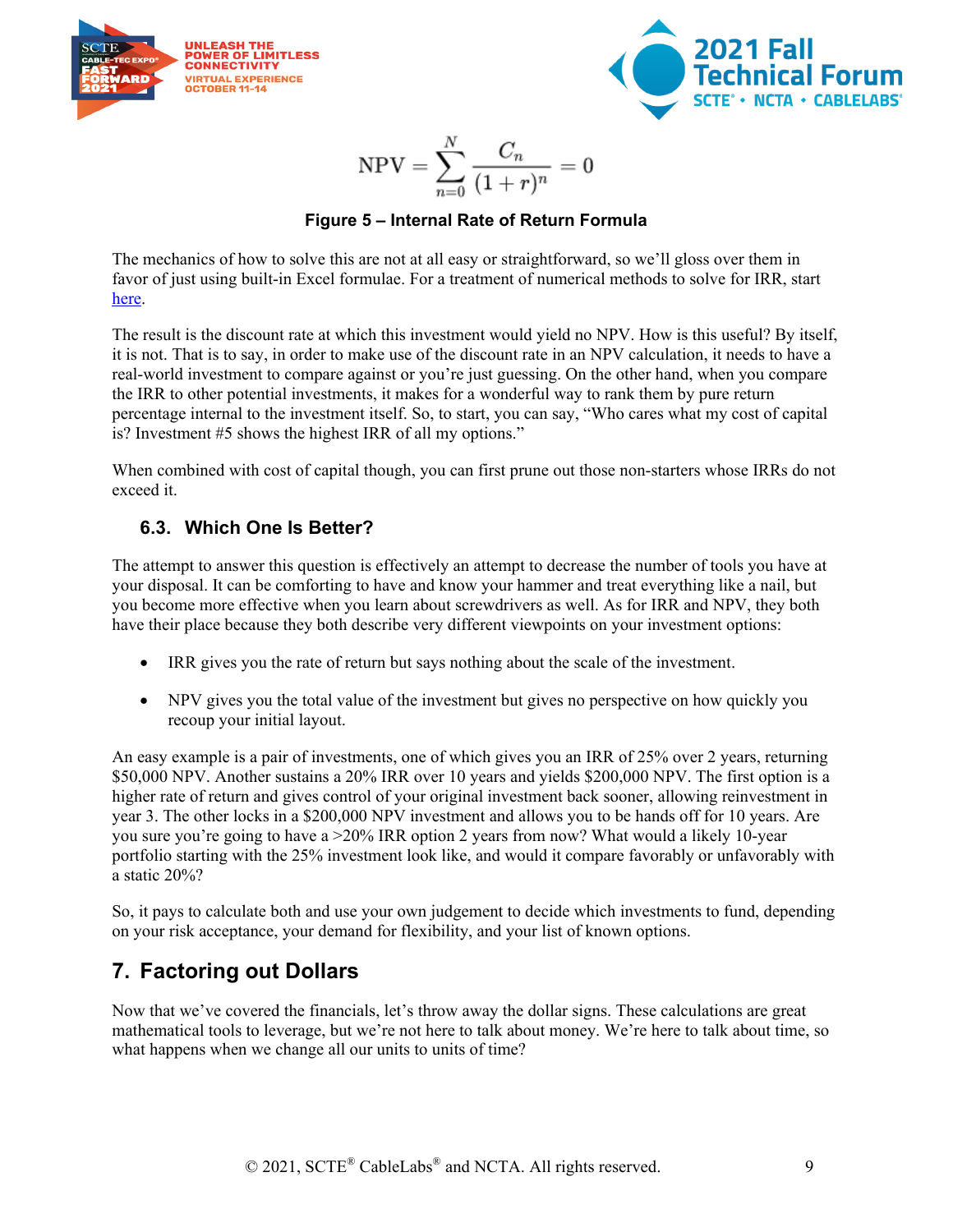



I don't know if you noticed, but the IRR calculation placed \$0 on the left, canceling out the  $R_t$  (expressed in dollars) on the right. The resulting percentage rate is unitless, indicating that we could use anything as the original units: potatoes, rainbows… or time. If you invest 40 hours of work automating a task, so that now there are 4 hours of work per month you don't have to do anymore, the formula works exactly as if you were investing money.

#### IRR doesn't care about units. Time works identically to money and gives you useful, sortable results.

Bam, done. We can go home now.

#### <span id="page-9-0"></span>**7.1. What about NPV?**

Now this value does have units, namely dollars. And because it does, we must re-assess the validity of one of our concepts: the time value of money. If we're to switch our units to time, what does it mean to refer to the "time value of time"? Conceptually, we need to resolve the premise that time now is more valuable than time later. Is it?

This could be argued both ways. Let's say you have 2 weeks of vacation, and further that these weeks can rollover year over year until whenever you wish to use them. Maybe there is more value in using them now; after all, you could be dead in a year. But then Universal keeps opening exciting new theme parks. What if in 2 years they add a Jurassic Park Cruise where the room stewards dress as raptors and you have a port of call on Isla Sorna, and you could have gone had you not used the 2 weeks on Orlando? Decisions, decisions.

This 100% sounds like the kind of thing I'd have written a thesis on in school, and they'd have been all, "this is interesting, but it's not economics until it's quantified", but I'm not going to do that here. All that we need to recognize here is that you're going to have to make your own decision and assign your own value to the NPV discount rate (and it's ok for that value to be negative). Just take the time to think through your situation and come up with a value that makes sense for the priorities of your organization.

Ask your executives, and you'll likely hear that they'd rather realize a return on time sooner than later, because executives tend to keep an eye on mitigating risk. A project that completes sooner decreases risk because it represents a shippable, (possibly) revenue generating asset. If it succeeds, those revenues kick in sooner, leading to them literally being worth more due to the time value of money concepts discussed above. If it fails, the company takes the loss but has stopped pouring money into development sooner. Either way, there is a strategic net benefit to software leaders to apply a positive time value of time in calculating the NPV of potential automation efforts.

Once you've decided on a reasonable discount rate, NPV can work just fine using time as its unit of measurement. Exercise care assuming this extends to rainbows.

## <span id="page-9-1"></span>**8. The Evaluation Process**

The process is quite straightforward, given a step #0: create a spreadsheet that calculates IRR and NPV based on initial investment, with slots to input expected hours returned at various dates in the next 3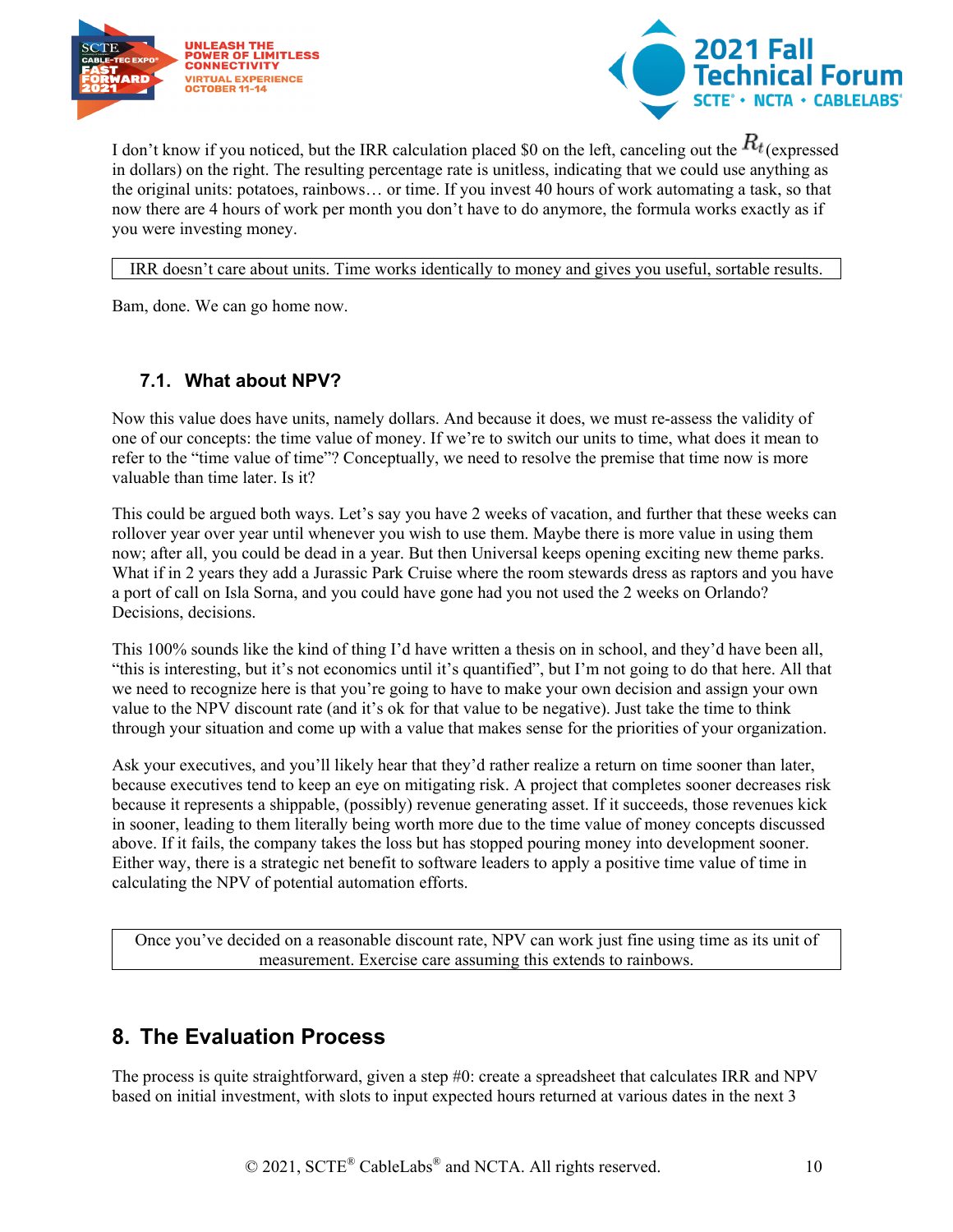



years. Why 3 years? That's arbitrary. You can extend it to 5 or 8 or whatever, but in CAP's technical sphere, rare is the infrastructure script that can be expected to survive more than 3 years of rearchitecture. Once you've replaced your EC2 cluster with Fargate, or started managing Kubernetes with GKE, your carefully written scripts to resize, rehydrate, or redeploy are of no use. So, given you have a spreadsheet, the process is:

- 1. Do a task the first time, and remember you did it
- 2. Notice that a task is toil, by virtue of having to do it a second time
- 3. Record how long it takes to do it by hand
- 4. Mentally break down the process into automatable chunks
- 5. Estimate how many dev-hours would go into coding the automation, along with how often and when this toil would have to be done in the future
- 6. Enter #5 into the spreadsheet (as a negative value), and #3 whenever you expect to have toil replaced by automation in the future (accounting for the fact that until the automation is complete, you'll still have to do it by hand)

That's all you need to document the opportunity, which you will do in the "Data" tab as illustrated below in Figure 7. Then whenever you get capacity to do some automating, pull up the spreadsheet, sort by IRR, NPV, and Breakeven time, and compare the top few of each to find a combination you like. Maybe you only have a couple weeks until a larger project hits, so you take a smaller automation task with a high IRR. Maybe you've got a lull and a lot of time to do something big, so you shoot for high NPV.

Let's look at a sample spreadsheet. Here's what tab 1 – "Dashboard" – looks like:

| <b>Opportunity Name</b><br>$\overline{\phantom{a}}$ | <b>IRR</b><br>$\overline{\phantom{a}}$ | NPV (hrs) | <b>Breakeven</b><br>$\overline{\phantom{0}}$ | Idx<br>$ + $ |
|-----------------------------------------------------|----------------------------------------|-----------|----------------------------------------------|--------------|
| <b>OpenStack Usage Accounting</b>                   | $-49.40\%$                             | (37.57)   | <b>Never</b>                                 |              |
| xCloud Usage Accounting                             | 56.24%                                 | 69.35     | Jan 2022                                     |              |
| <b>Big Good Project</b>                             | 35.71%                                 | 590.14    | May 2022                                     |              |
| <b>Small Borderline Project</b>                     | 11.23%                                 | 0.75      | Mar 2023                                     | 4            |
| Medium Good Project                                 | 23.38%                                 | 58.42     | Mar 2023                                     |              |
| <b>Big Bad Project</b>                              | 1.39%                                  | (426.32)  | <b>Never</b>                                 | 6            |
| Doesn't Even Make Back Investment                   | $-19.40%$                              | (197.74)  | <b>Never</b>                                 |              |

#### **Figure 6 – Example IRR/NPV Dashboard**

<span id="page-10-0"></span>These values are calculated based on data entered in a second tab (named "Data") along the guidelines listed above. The first thing to note in the top left corner of tab 2 is the discount rate. We set this to 10% as a first guess as to how much our "time value of time" is, well… valued, and over time and experience we have had no reason to change it. It turned out our instincts about the time value of money for our team were good enough to be useful to our prioritization efforts. Notice also how the larger a project is, the greater the number of empty cells at the start to account for elapsed time spent in implementation:

| Discount Rate: 10.00%             |  | <b>Development</b> | <b>Hours of Toil Avoided</b> |  |    |    |    |    |    |    |    |    |    |        |     |     |     |     |     |     |    |         |
|-----------------------------------|--|--------------------|------------------------------|--|----|----|----|----|----|----|----|----|----|--------|-----|-----|-----|-----|-----|-----|----|---------|
| <b>Opportunity Name</b>           |  | Hours (Month       | Year 1                       |  |    |    |    |    |    |    |    |    |    | Year 2 |     |     |     |     |     |     |    |         |
|                                   |  | O)                 |                              |  | э  |    |    | 6  |    | 8  | 9  | 10 | 11 | 12     |     |     | з   | Δ   |     | 6   |    |         |
| <b>OpenStack Usage Accounting</b> |  | $-100$             |                              |  | 6  |    |    | 6  |    |    |    | 6  | 6  | 6      |     |     |     |     |     |     |    |         |
| xCloud Usage Accounting           |  | $-100$             |                              |  |    |    |    | 6  |    |    |    |    |    | ь      |     | ь   |     |     | ь   |     | 6. | ь       |
| <b>Big Good Project</b>           |  | $-1600$            |                              |  | 75 | 75 | 75 | 75 | 75 | 75 | 75 | 75 | 75 | 75     | 75  | 75  | 75  | 75  | 75  | 75  | 75 | 75      |
| <b>Small Borderline Project</b>   |  | $-40$              |                              |  |    |    |    | 8  |    |    |    |    |    | 8      |     |     |     |     |     |     |    |         |
| <b>Medium Good Project</b>        |  | $-240$             |                              |  |    |    |    |    |    |    |    |    |    | 120    |     |     |     |     |     |     |    |         |
| <b>Big Bad Project</b>            |  | $-2800$            |                              |  |    |    |    |    |    |    |    |    |    |        | 120 | 120 | 120 | 120 | 120 | 120 |    | 120 120 |
| Doesn't Even Make Back Investment |  | $-480$             |                              |  |    | 10 | 10 | 10 | 10 | 10 | 10 | 10 | 10 | 10     | 10  | 10  | 10  | 10  | 10  | 10  | 10 | 10      |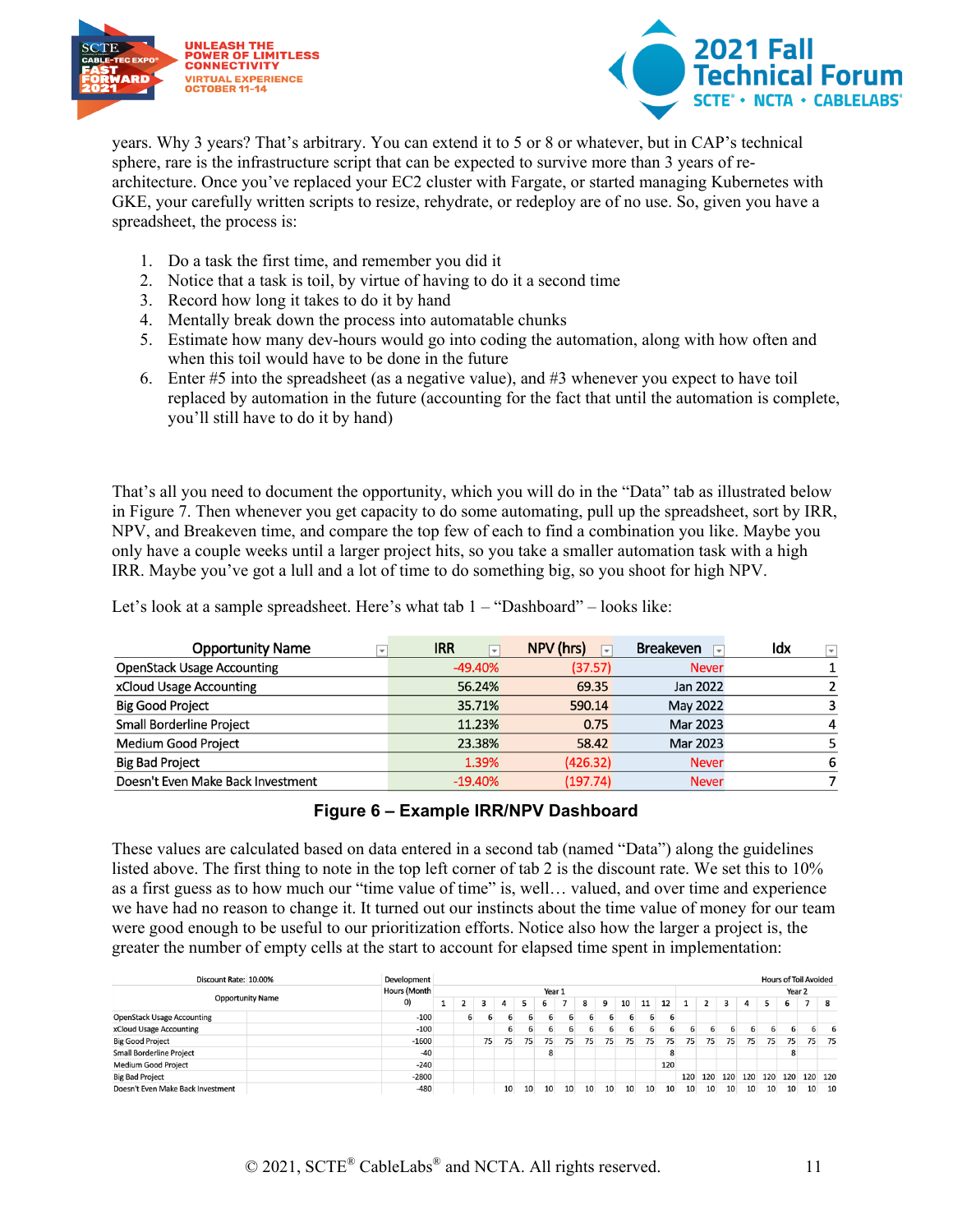



#### **Figure 7 – Example IRR/NPV Data Input Tab**

<span id="page-11-0"></span>Something to think about here is the difference between "Big Good Project" and "Big Bad Project". The returns (120h/mo vs 75h/mo) basically scale with the investment (2800h vs 1600h), and so if one is good, it stands to reason so is the other. The difference here that sets them apart is calendar time to complete. Big Good Project completes in 2 months, whereas Big Bad Project – at less than twice the number of required hours – takes a year. In real-world terms, what we're looking at here is the difference between a team of specialists, and a team that has cross-trained. Big Good Project is done by a full team made up of engineers all qualified to work this particular effort, and so can break it up and work in parallel. Big Bad Project is executed by a team in which only one or two engineers is qualified for this work, so it takes longer. But in each case, the applicability of the technology is still valid for only 3 years from inception, so the time to develop eats into the return.

To convert the raw data entered in tab 2 into the easily readable and sortable dashboard in tab 1, we need some Excel magic. We mentioned above that Excel offers built-in IRR and NPV formulae, which means we can skip the numerical methods for calculation and do this is a way that is accessible to the average engineer. Take a look at the formula for IRR in the first row of the dashboard:

=IF(Data!C4 <> "", XIRR(Data!C4:AM4, Months!\$A\$1:\$A\$37), "")

A sharp eye will notice that there is a third tab we have not yet mentioned. This  $3<sup>rd</sup>$  tab, named "Months", is a simple, static list by row of dates representing the first day of each of the next 36 months. This allows us to drive our calculations by date. The XIRR function supplied by Excel takes the data from the "Data" tab, applies the dates from the "Months" tab, and calculates all the discounted values, sums them up, and solves for 0. The final piece to the formula is that "IF" at the beginning that simply allows us to show an empty cell if the data is not found, rather than a confusing internal error message.

The NPV cell is extremely similar in its formula:

#### =IF(Data!C4 <> "", XNPV(Data!\$B\$1, IF(ISNUMBER(Data!C4:AM4),Data!C4:AM4, 0), Months!\$A\$1:\$A\$37), "")

Within the same basic structure, we now use the XNPV function, which requires the discount rate (from Data!\$B\$1), our effort data, and the months, plus the requisite embedded IFs to account for any possible missing information.

Getting back to the dashboard as a holistic entity, the first two rows (sorted by "Index" order, the order entered in the Data tab) represent a real case documented by the process above. We had to audit our usage of cloud resources and would have had to every month for the foreseeable future. We recorded time during the task, and it came out to 6 hours. A rough estimate of the time needed to automate the task came to 2½ weeks of work for one person.

Another bit of information that must be considered is that cloud teams sometimes migrate from one private cloud platform to another. The old system gets named after the legacy software on which it is based. The new system uses an internally branded codename, in our case "xCloud", and with a phased "go live" schedule that deprecates the old platform as hardware is shifted over.

Now at first glance that seems like a big investment: 2½ weeks to code something that only saves 6 hours a month. Which is exactly why we do this mathematically. This example, when applied to xCloud usage happens to provide the largest return on the sheet, at an IRR of 56.24%! By anyone's standards that would be a great candidate for a project to undertake. On the other hand, if we use the same effort to automate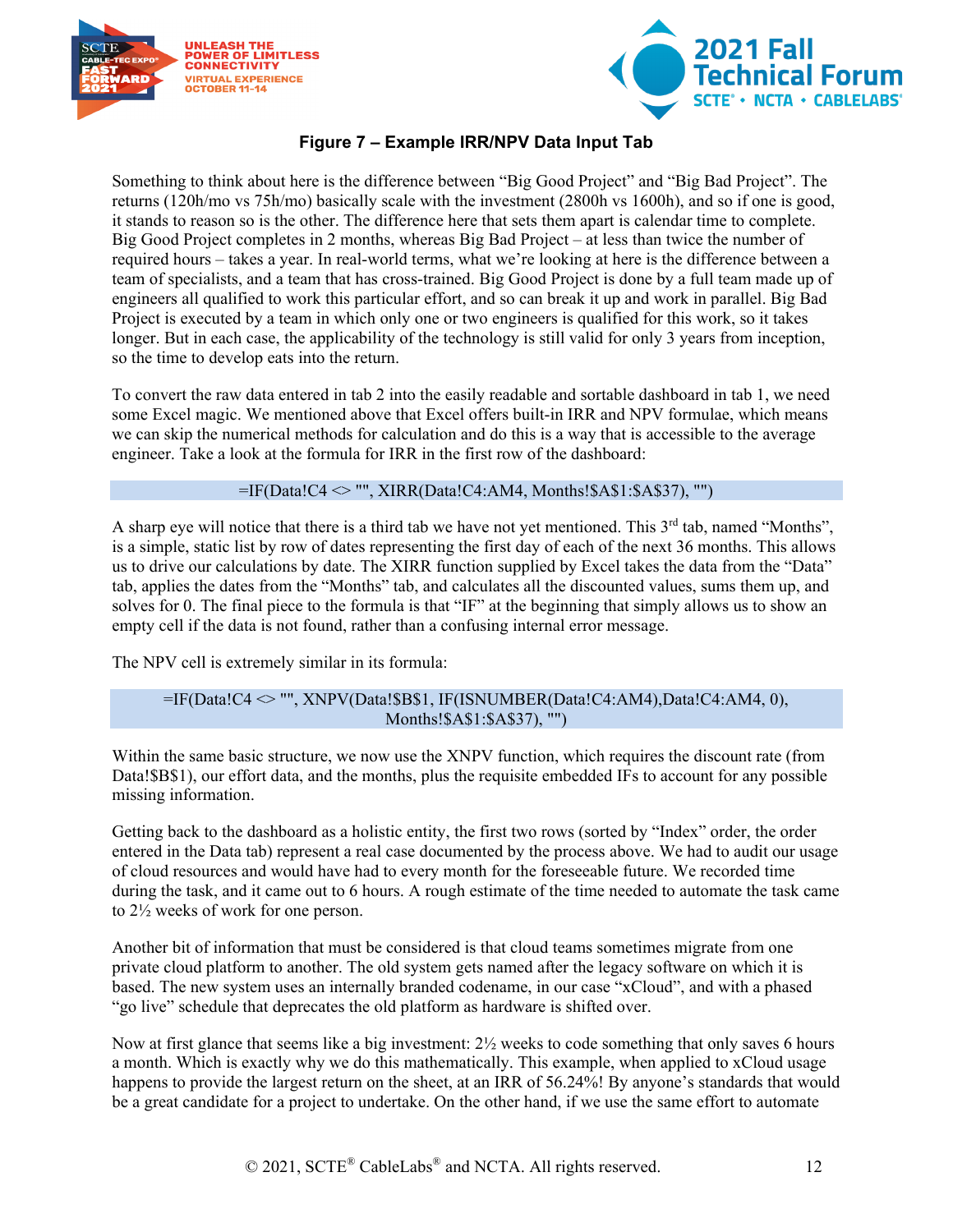



legacy cloud usage, we see that it's a non-starter due to the limited lifespan of the solution. Because we will only (generously) get a year of use out of the automation attributable to migrating off of the platform, we never make back the time investment.

At other places in the sheet, you can see examples of good projects, projects right on the border with NPV near 0, and a couple that are negative, but that highlight the difference between IRR and NPV. "Big Bad Project" has a positive IRR – though less than the discount rate – but a hugely negative NPV. We'd technically end up saving time on it, but at the cost of missing out on a whole lot of better options along the way. "Doesn't Even Make Back Investment" is a loser from the start with a negative IRR, though overall it loses far less than "Big Bad Project".

## <span id="page-12-0"></span>**9. Example**

Taking as an example the case of xCloud Usage Accounting, we can walk through this process:

- 1. The team's VP has requested an accounting of how much we are spending in operational expenses for the cloud resources we use in the Elements project. We need to break this down into categories for compute, storage, network, etc. The work is manual but assisted by an internal web interface.
- 2. For the second consecutive month, the same request arrives to collect usage data. The work is done manually again but flagged for automation.
- 3. We record that the task required 6 hours of work to complete manually.
- 4. The internal tool has an application programming interface (API) that provides programmatic access to the categories we need to create this monthly report. We determine that we can write a script that queries each category we need information on, merge for each component by category, and assemble the data into a simple report of use at an executive level.
- 5. The work is estimated to require 100 developer-hours, which we can schedule over the course of 3 months based on our capacity as a team.
- 6. We open the spreadsheet to the "Data" tab. -100 is entered in the column for "Development Hours" to account for the time to automate. 3 months are skipped to account for elapsed calendar time spent developing, and 6 is entered in each month thereafter to realize returns on our investment from month 4 to the end of year 3.

Flipping back to the "Dashboard" tab, the information has been instantly calculated to yield an IRR of 56.24% and a NPV of 69.35 hours.

## <span id="page-12-1"></span>**10. Conclusion**

The basic concept of using data to support business decision making is hardly groundbreaking. We use various graphs and equations in the preparation of business cases, project performance reports, and managerial accounting as just a few examples. The higher levels of corporations are filled with Masters of Business Administration (MBAs) and other people comfortable speaking in finance as a second language, but often this perspective does not filter down to those closer to everyday decision making.

This paper presented a complicated, manually-operated system of interconnected dependencies and walked through a breakdown of the automation it took to render it into a self-managing entity. We also discussed one method of leveraging established financial models, at the individual task level, to yield a simple, plug-and-play tool for prioritizing toil automation.